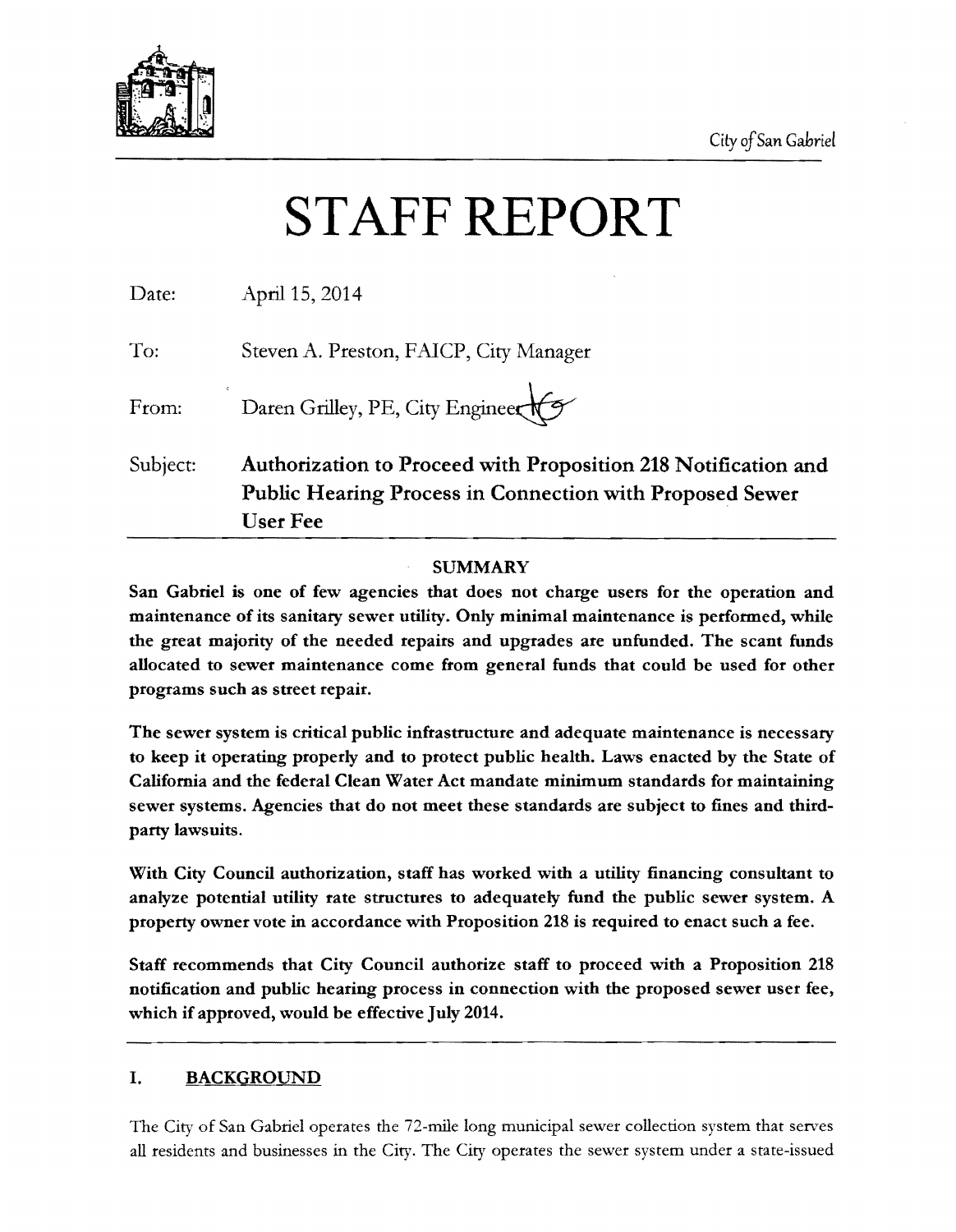Waste Discharge Order that prescribes numerous requirements related to inspection, maintenance and capital construction intended to protect public health and water quality. Failure to meet the waste discharge requirements can result in administrative penalties including fines from the Regional Water Quality Control Board or third-party lawsuits under the federal Clean Water Act.

The sewer system is showing signs of age, including cracks, roots in pipes, offset or sagging pipe sections and build up of debris or grease. The condition of the system was evidenced in the Sewer Master Plan that identified \$30 million in capital repairs and upgrades are needed. With a dedicated source of revenue to the sewer utility, Public Works and Engineering could better protect the community from damaging overflows and reduce potential liability by meeting the state waste discharge requirements.

At a study session held August 17, 2010, Council concurred with the Sewer Master Plan recommendation to investigate the feasibility of implementing a sewer user fee. Such a fee would help bridge the sewer system funding gap and to stop the diversion of general funds to sewer operations, thus allo\\IDg these general fund monies to be used for other much needed projects or services. In June 2012, City Council approved a contract with Raftelis Financial Consultants (RFC) of Pasadena to collect and analyze data on the sewer system capital and maintenance needs, land usage, and sewage flow volumes. Using this infonnation, RFC developed a financial plan, cost of service allocations and potential user fee rates that would allow the sewer utility to operate as a financially self-sufficient, stand-alone enterprise.

After considering the results of RFC's analysis and proposed fee alternatives at a study session held August 20, 2013, Council directed staff to refine the fee structure based on an equivalent of \$13 for a single-family residence.

#### II. ANALYSIS

The proposed sewer user fee is calculated per gallon of wastewater discharged using typical discharge rates for a particular land use type. All single-family residences are charged the same fixed rate, multi-family homes are charged based on the number of housing units, most commercial and industrial properties are charged based on the type of business and the area of the building. Public schools are charged based on number of students. Hotels are charged by number of rooms; hospitals and retirement homes by number of beds. The Los Angeles County Treasurer and Tax Collector would handle billing and collection of the sewer user fees.

A sewer use rate equivalent to \$13 per month (\$156 per year) for a single family home, would generate approximately \$2 million in revenue per year that, by law, could only be used for sewer utility operations and capital improvement projects. This rate would allow the Public Works Department to increase routine maintenance, inspections, and implementation of the fats, oils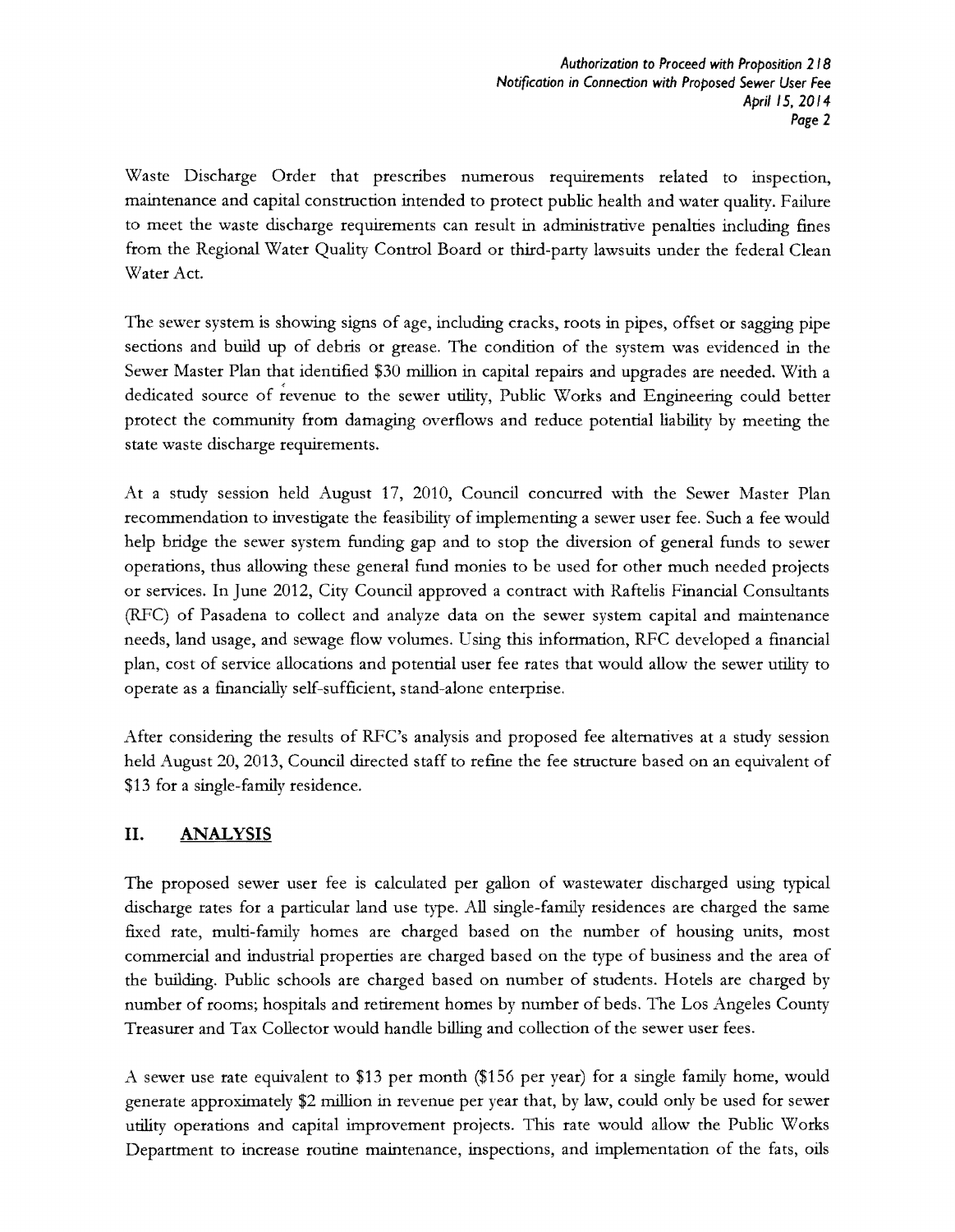and grease ordinance in compliance with the State Waste Discharge Requirements. In addition, approximately \$1.7 million each year would be directed to capital improvement needs including pipeline rehabilitation or replacement and manhole rehabilitation. These projects are necessary not only to ensure continued operation of the sewer system, but also to comply with the provisions of the pending consent judgment currently being negotiated with the Regional Water Quality Control Board and State Attorney General.

Proposition 13, enacted in 1978, put restrictions on the ability for local governments to impose new taxes or fees. Proposition 218, prepared by the Howard Jarvis Taxpayers Association and approved by voters in 1996,' created a category of property-related user fees where a special benefit (e.g. sewer service) is provided and where the amount charged to any parcel does not exceed the proportional cost of the service which is attributable to the parcel. The Proposition 218 process requires that the city do the following:

- Identify all parcels upon which the fee will be imposed.
- Calculate the specific charges for each parcel.
- Provide written notice by mail to the record owner of each parcel.
- The notices must state the amount to be charged, the basis for calculating the fee, the reason for the fee, and state the date, time and place of the public hearing on the proposed fee. Property owners may return the ballot if they protest the proposed fee.
- Conduct a public hearing, not less than 45 days after notices are mailed.
- At the public hearing, the City Council must consider all protests against the fee.
- If written protests against the proposed fee are presented by a majority of property owners, then the fee cannot be imposed.
- If fewer than a majority of owners protest, the Council decides to approve or reject the sewer user fee.

An example of the notice is included as Attachment A. The cost to prepare and mail the notices is included in the contract with RFC previously approved by Council. With Council authorization, notices will be mailed to property owners by April 19, 2014 to allow for the 45 day notification period prior to a June 3, 2014 public hearing. If approved by property owners and the Council, the fee would take effect for FY2014/15 and appear on San Gabriel property tax bills mailed in the fall of 2014.

#### **III.** RECOMMENDATION

Staff recommends that City Council authorize staff to proceed with the Proposition 218 notification and public hearing process in connection \N'ith the proposed sewer user fee.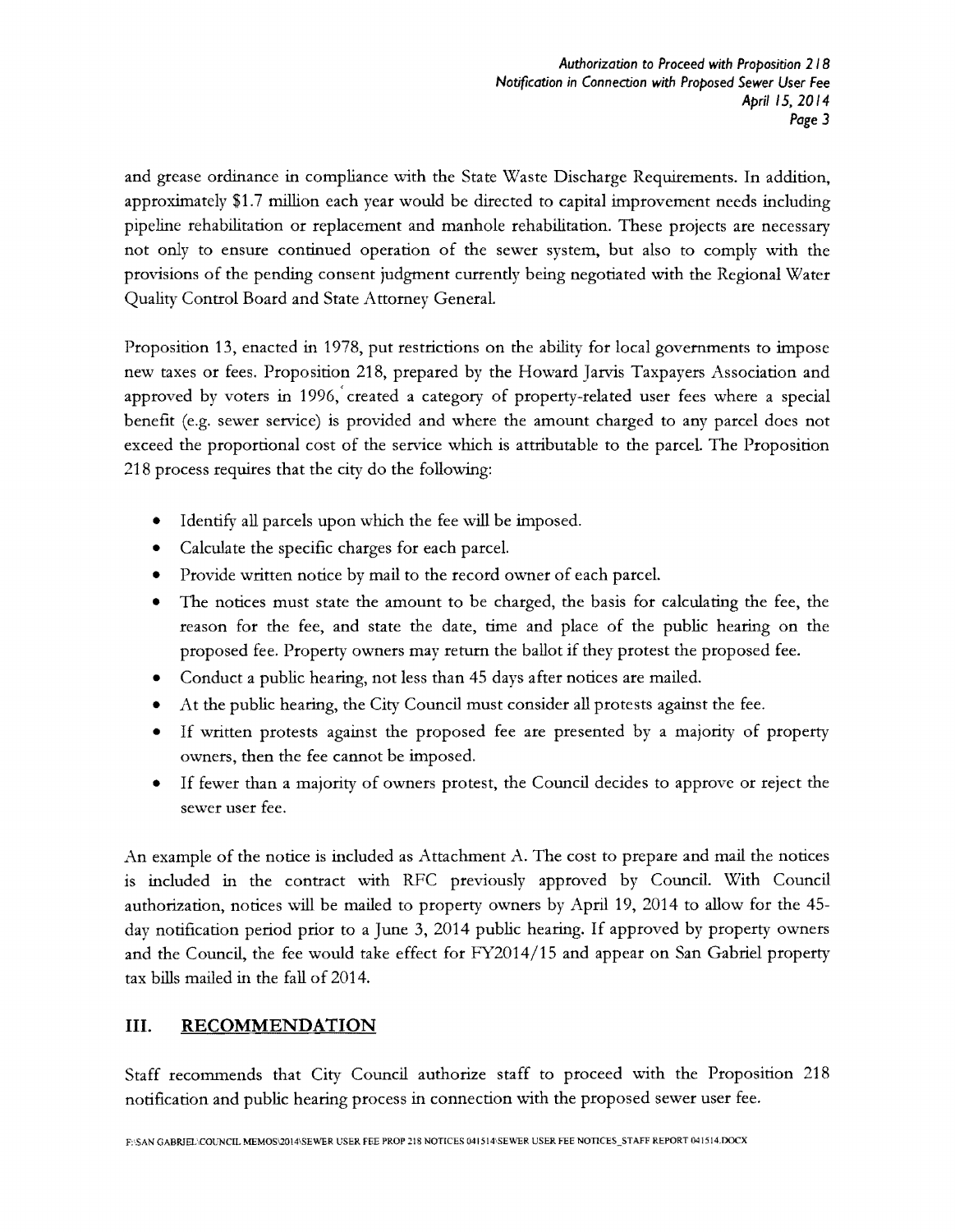

## **NOTICE OF PUBLIC HEARING**  San Gabriel **ON PROPOSED SEWER SERVICE CHARGE**

<<Property Owner>> «Address» «City», «State» «Zip»

The San Gabriel City Council will conduct a public hearing to consider adoption of a proposed sewer service charge on June 3, 2014. The hearing will be conducted at City Hall, 425 South Mission Dr at 7:30 pm.

對於本通知有關污水道使用費建議的說明,請聯繫市書記的辦公室 626-308-2800.

Para obtener una explicacion de este aviso sobre el impuesto del uso de alcantarillado, por favor Ilame al 626-308-2800.

#### **Need for Sewer Service Charges**

The City is responsible for collecting wastewater (sewage) and conveying it to the Los Angeles County Sanitation District for treatment. Unlike most agencies, San Gabriel does not charge customers for use of the sewer system. The City currently funds the sewer system using general fund revenues. However, the general fund is not able to adequately fund the system.

In 2009, the City completed a Sewer Master Plan (Plan) to assess the system and begin steps toward improving the system. The Plan identified \$30 million dollars in needed capacity upgrades and structural repairs as well as a significant increase in the annual system operations and maintenance needs. The sewer collection system requires refurbishment and replacement to ensure proper operation and prevent overflows consistent with health and safety standards as well as State and Federal law. Failure to make these improvements will result in the City paying fines and penalties to the State and potential lawsuits from environmental groups.

To finance the expenditures the City engaged an independent consultant to prepare a Wastewater Rate and Fees Study. This effort included a detailed financial plan and development of a computer model used to assess the actual cost of providing wastewater collection services.

In order to operate and maintain the wastewater system, the City has developed a sewer user fee to recover the costs associated with the wastewater system and to continue to protect public health and the environment. The sewer service charge will allow the City to carry out required ongoing maintenance and capital projects as well as build a reserve for emergencies or unanticipated expenditures. The sewer service charge will be collected from users of the system. These charges will be collected annually by the County on your property tax bill, but they are a charge for service and not a tax.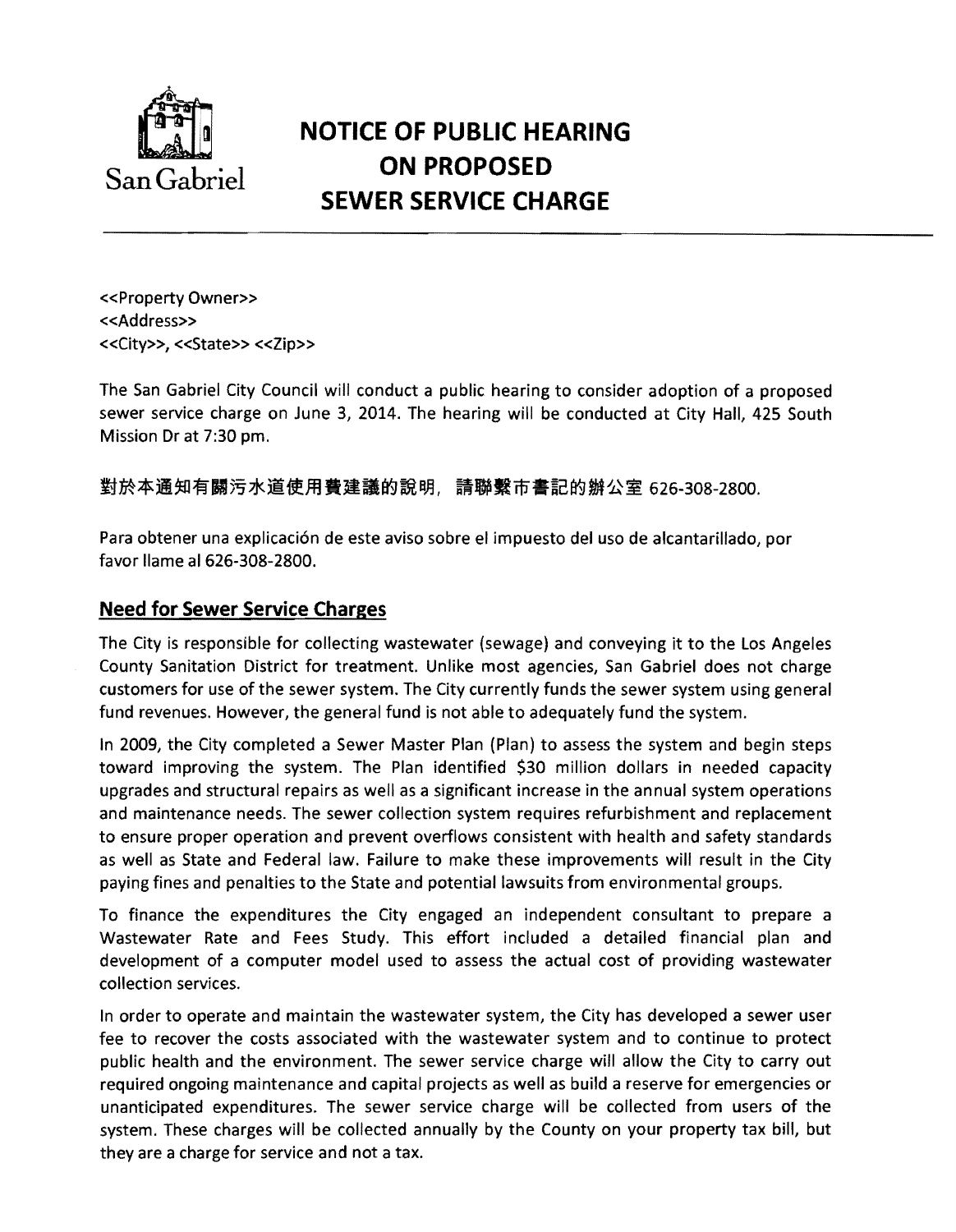### Proposed Sewer Service Charge

Under the proposed financial plan, the City is projected to collect approximately \$2 million dollars in revenue per year. THIS REVENUE CAN ONLY BE USED TO OPERATE AND REPAIR THE SEWER SYSTEM. The rate for a single family home will be \$13 dollars per month (\$156 annually) collected on property tax bills. The charges for all customer types are attached as Exhibit A to this Notice. The charges will be implemented in Fiscal Year 2014-15 and will appear on property tax bills mailed by the LA County Assessor in fall 2014.

#### Procedures for Filing a Written Protest

Protests to the proposed sewer service charge described above must be received by the City Clerk in writing by 5:00 p.m. on June 3, 2014. Written protests will also be accepted at the public hearing. All written protests must be signed by the owner and contain a description of the property (address and/or Assessor Parcel Number). You may mail your written protest to:

#### Attn: City Clerk, City of San Gabriel 425 South Mission Dr San Gabriel, CA 91776

Protests will NOT be accepted by e-mail. At the time of the public hearing, the City will tabulate all of the written protests. If written protests against the proposed rates as outlined in Exhibit A are not presented by a majority of property owners within the City's service area boundary, the City Council will be authorized to impose the new sewer rates. The City Council will then consider and may adopt an ordinance or resolution implementing the rates.

YOU MAY USE THIS FORM TO PROTEST THE PROPOSED SEWER SERVICE CHARGE

\_\_\_\_\_\_\_\_\_\_protest the proposed sewer service charge.

Signature:\_\_\_\_\_\_\_\_\_\_\_\_\_\_\_\_\_

Address: << 123 A Street>>

Assessor Parcel No.:<< 1234-567-890>>

Sewer User Fee: << \$13.00 >> per month (<< \$156.00 >> per year)